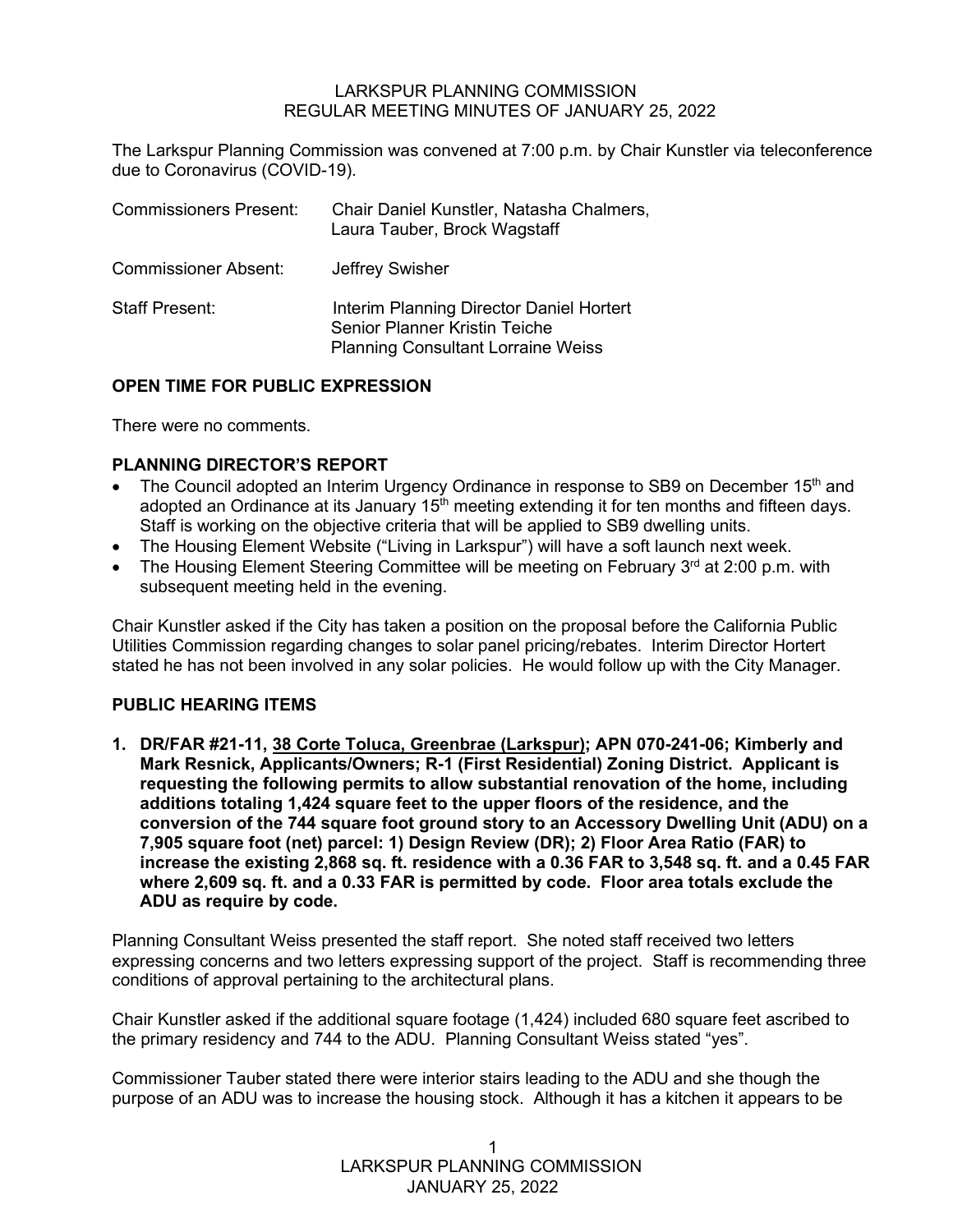simply an extra bedroom. Planning Consultant Weiss stated the original plan indicated a Junior Accessory Dwelling Unit (JADU) but the applicants expressed a desire for an ADU using the two existing rooms. It is being called a two-bedroom ADU. An improved exterior access needs to be provided from the front to the entry doorway to meet the requirements for an ADU. Commissioner Tauber asked how the City could guarantee it is used as an ADU and not just extra bedrooms that are not counted towards FAR. Senior Planner Teiche discussed code requirements such as deed restrictions but noted there is no specific prohibition on providing an internal access stairway connecting the unit to the main residence. Planning Consultant Weiss noted the internal stairway could not be allowed to extend to that level. Commissioner Tauber liked that idea.

Commissioner Wagstaff asked for the definitions of an ADU and a JADU.

Chair Kunstler opened the Public Hearing.

Ms. Kim Resnick, applicant, made the following comments:

- Staff has been very helpful throughout this process.
- The downstairs area has a door to the outside and a door at the top of the stairs that is closed.
- The ADU will have a kitchenette.
- She gave a PowerPoint presentation.
- They focused a lot on the height (entryway tower), lot coverage, placing the addition to one side of the lot, and avoiding the drastic drop off from the first to the second level.
- The lot is small and downward sloping in the back. Only one level can be seen from the street.
- The open-air space in the entryway is counted towards the FAR (233 square feet).

Mr. Steve McClure, 12 Via Navarro, made the following comments:

- He submitted photographs that show the view from his family room and deck.
- The project would materially impact his view of the bay and the mountains.
- He is concerned about the height and the bulk.

Ms. Resnick made the following comment:

• She had a question about one of Mr. McClure's photographs.

Chair Kunstler closed the Public Hearing.

Commissioner Wagstaff provided the following comments:

- This is an example where the ADU provisions allow for a seven-bedroom house.
- The house is too big. It should be reduced.
- He could support a second floor.
- The FAR is 0.54 when considering the ADU.

Commissioner Tauber provided the following comments:

- She agreed with the comments made by Commissioner Wagstaff.
- The ADU is almost a loophole in this case to build a big house.
- This is too much house for this lot.

Commissioner Chalmers provided the following comments:

- She agreed with the other Commissioners.
- She likes the design and style of the house.
- This is a very large project.
- The FAR is very high.
- She is less concerned about the ADU- it is within the rules.
- With regard to 12 Via Navarro, its fairly distant and does not appear to be a significant impact. A necessary evil of development is impact to the neighbors. There will always be consequences.

 LARKSPUR PLANNING COMMISSION JANUARY 25, 2022  $\mathfrak{D}$